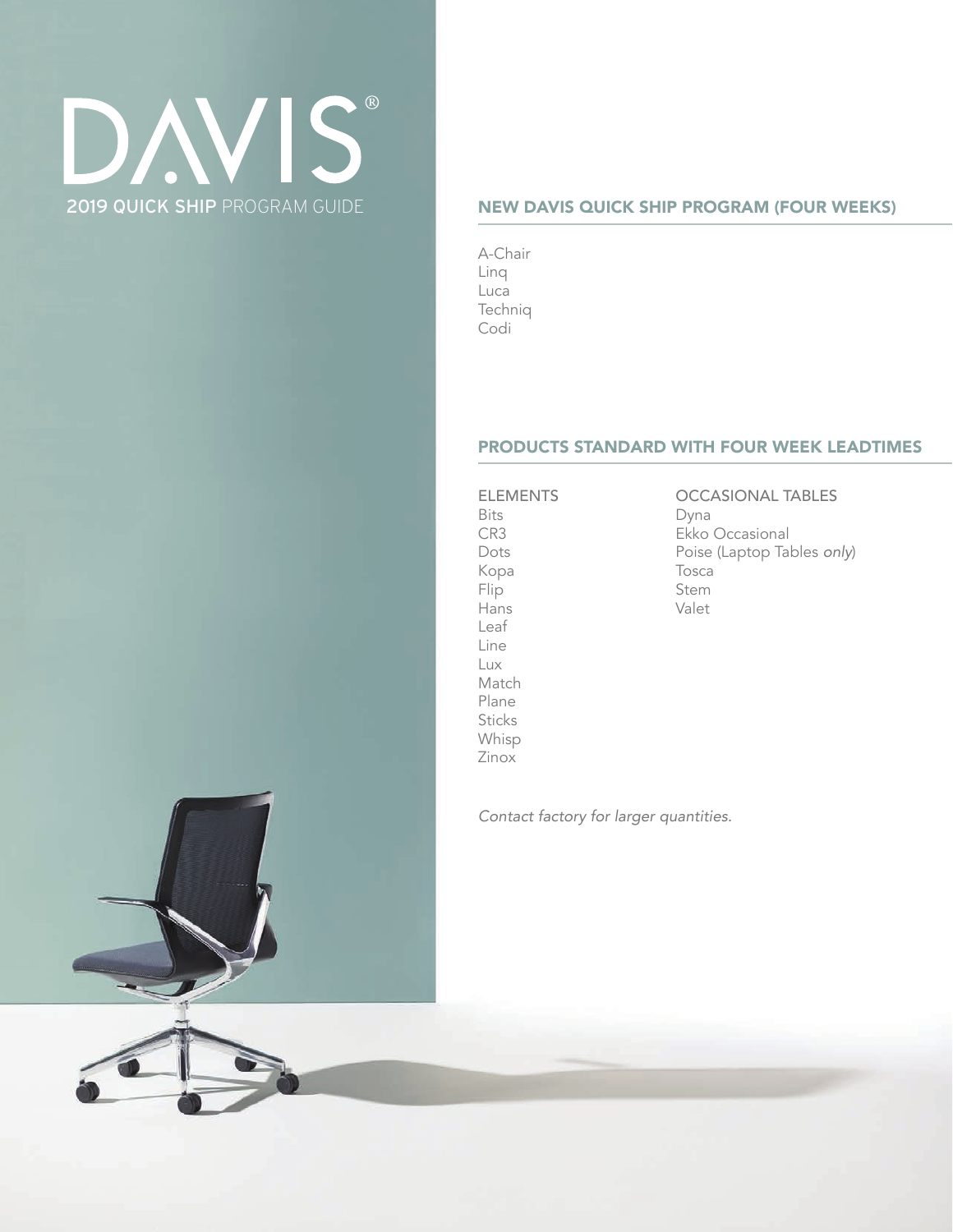## LINQ

Model Number LQ-1000

Description Black Knit Back, Black Knit Seat

LIST Price \$ 1,038

Arm Cap LQ-BLAR, Black

Back Knit Options LQB-Black, Black Knit

Casters LQ-BLCA, Black Casters

Metal Finish Polished Aluminum

Plastic Frame LQ-BLFR, Black Plastic

Seat Knit Options LQS-Black, Black Knit

Orders must state "QUICK SHIP"

# **TECHNIQ**

| Model Number       | TO-3160            |
|--------------------|--------------------|
| Leg                | "C" Leg            |
| Dimensions         | $24'' \times 60''$ |
| l IST Price        | \$2,217            |
|                    |                    |
|                    |                    |
|                    |                    |
| Model Number       | TO-1260            |
| Leg                | $T''$ Leg          |
| Dimensions         | $30'' \times 60''$ |
| <b>I IST Price</b> | \$2,195            |

#### FINISHES

| Top     | LAM-Designer White with Matching Vinyl Edge |
|---------|---------------------------------------------|
| Base    | Chrome                                      |
| Casters | TQ-BLCA, Black Casters                      |

Orders must state "QUICK SHIP"



Model Number LQ-1000

Description Grey Knit Back, Grey Knit Seat

LIST Price \$ 1,038

Arm Cap LQ-MGAR, Mid Grey

Back Knit Options LQB-Grey, Grey Knit

Casters LQ-MGCA, Mid Grey Casters

Metal Finish Polished Aluminum

Plastic Frame LQ-MGFR, Mid Grey Plastic

Seat Knit Options LQS-Grey, Grey Knit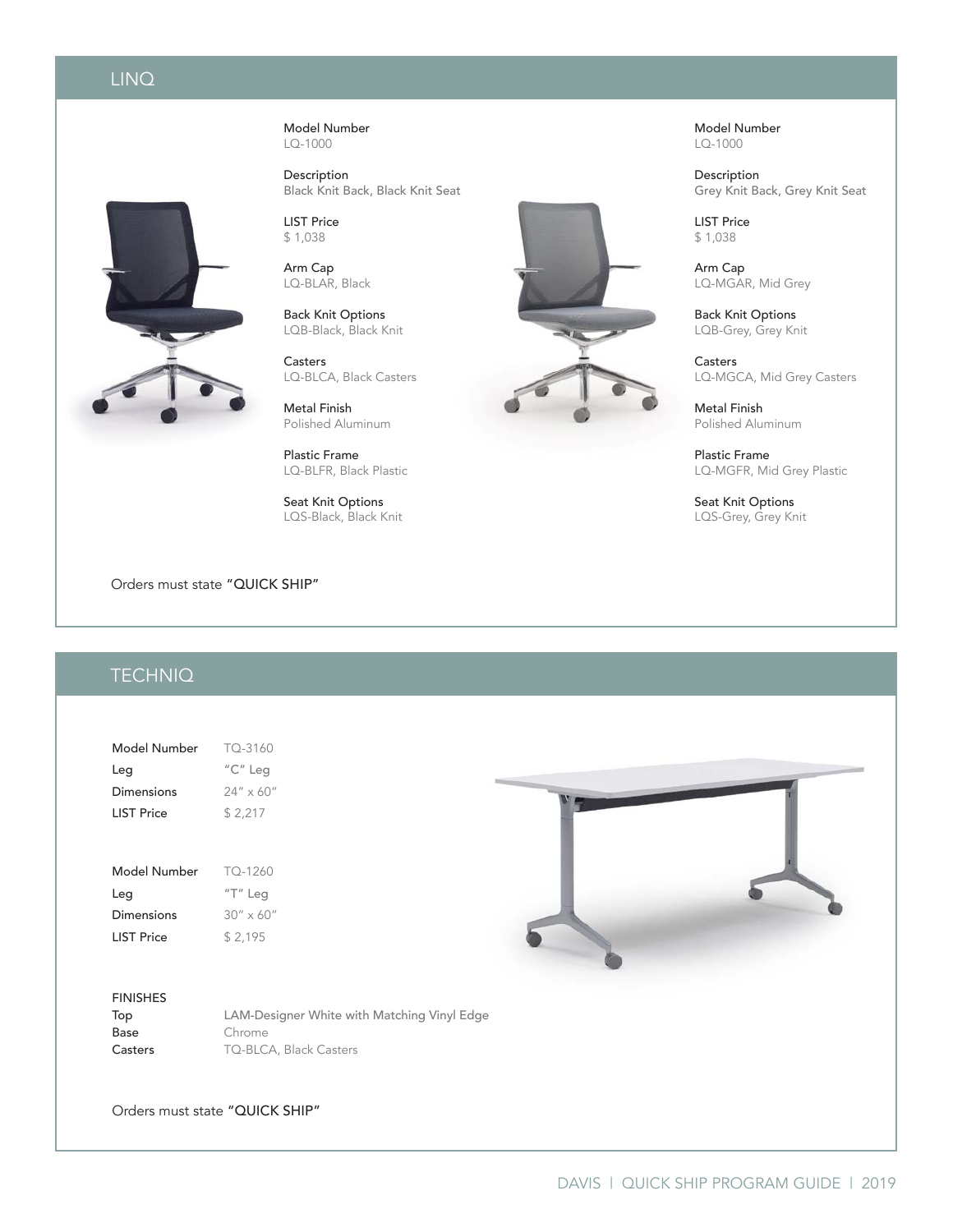# A-CHAIR



Model Number AC-1010-PL

Description Armless, Plastic Shell, Plastic Base

LIST Price \$ 523

Shell Options Stone or Lava

Base Option Stone or Lava



Model Number AC-2010-PL

Description Armless, Plastic Shell, Aluminium Base

LIST Price \$ 675

Shell Options Stone or Lava

Base Option Polished Aluminum

Orders must state "QUICK SHIP"

### LINQ LUCA

| Model Number      | $IC-2912$                        |
|-------------------|----------------------------------|
| Description       | 29" High Table, <b>Rectangle</b> |
| Dimensions        | $24'' \times 30''$               |
| <b>LIST Price</b> | \$1,287                          |
|                   |                                  |

| Model Number      | $LC-2905$                |
|-------------------|--------------------------|
| Description       | 29" High Table, Squircle |
| Dimensions        | $34'' \times 34''$       |
| <b>LIST Price</b> | \$1.392                  |

| Model Number      | $1 C - 2909$          |
|-------------------|-----------------------|
| Description       | 29" High Table, Round |
| Dimensions        | 36" Diameter          |
| <b>LIST Price</b> | \$1.487               |

FINISHES

Top LAM-Designer White with Matching Vinyl Edge Base MB-Matte Black or Polished Aluminum

Orders must state "QUICK SHIP"